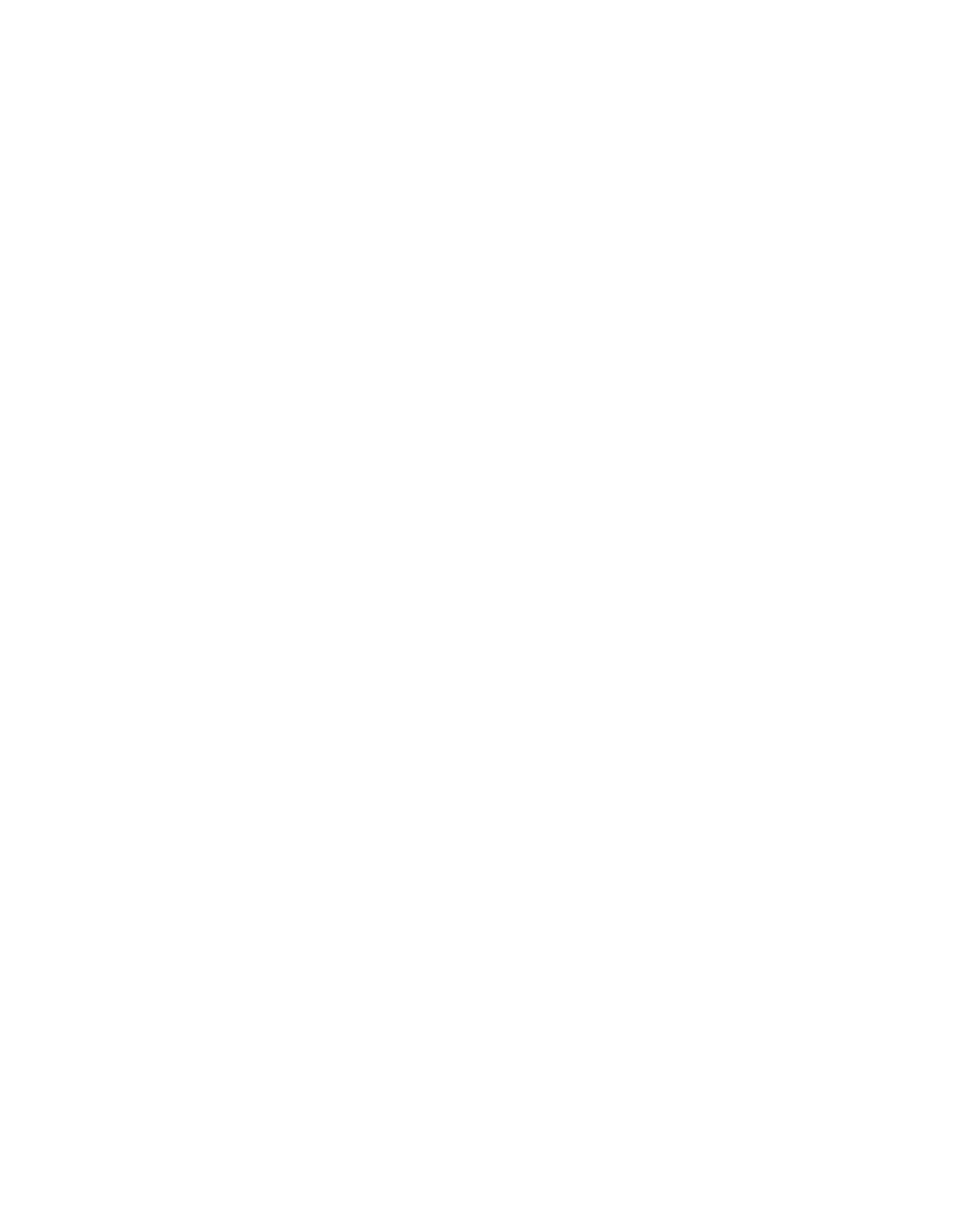# The California Reading and Literature Project and National School District

Approximately 20 years, ago a partnership began between the California Reading and Literature Project (CRLP) and National School District (National). What became a

# **Exhibit 1 The California Reading and Literature Project**

The California Reading and Literature Project (CRLP) is one of nine California Subject Matter Projects. Governed by the University of California's Office of the President, the mission of the CRLP is twofold; to improve student achievement and to develop teacher leadership. The CRLP provides high-quality, standards-based professional development and productive leadership training that deepens the content knowledge of teachers, improves their pedagogical skills in reading and language instruction, and develops teacher leadership.

district wide partnership started with two teachers from a small district in San Diego participating in a CRLP summer institute. Fostered by bottomup teacher initiative and top-down administrative support, the partnership established supports to train and assist teachers and schools throughout the district in improving student performance. What is notable is that during the time of the partnership, this improvement has occurred not only in reading, the focus of the professional

development, but also in other academic areas. In addition, the work of the partnership advanced and deepened CRLP's work both locally and across the state. The partnership provided many teachers opportunities for leadership roles in CRLP and offered CRLP opportunities to refine the content of its institutes and to change the way it worked, moving from interacting primarily with individual teachers to partnerships with entire districts. We share here the story of how this partnership evolved, some of the impacts it had on the teachers and administrators involved and the students they served, and a few of the challenges they continue to address now, more than 20 years later, in a very different context from the one in which the partnership began.

#### **National and CRLP Create a Foundation for Partnership (1989–1995)**

The partnership between CLRP (Exhibit 1) and National School District (Exhibit 2) formed somewhat organically both through grassroots involvement of teachers in CRLP institutes and through strong support top down from the superintendent and district office. As increasing numbers of teachers submitted requests to participate in CRLP professional development, the administration provided the necessary approval and funding. As National teachers began evolving into leadership roles at CRLP, and with

#### **Exhibit 2 National School District**

Located just south of San Diego, National School District serves more than 6,000 elementary school students in 10 neighborhood schools. With students from diverse, multi-cultural backgrounds, more than 80% of qualify for free and reducedprice lunch and 64% are English learners. The districts' goal is to create successful learners by providing a safe, nurturing environment and a foundation in reading, writing, and problem solving through a focus on individual student achievement and an active partnership with parents and the community. The belief that student success is everyone's responsibility has taken the district a long way toward helping every student achieve.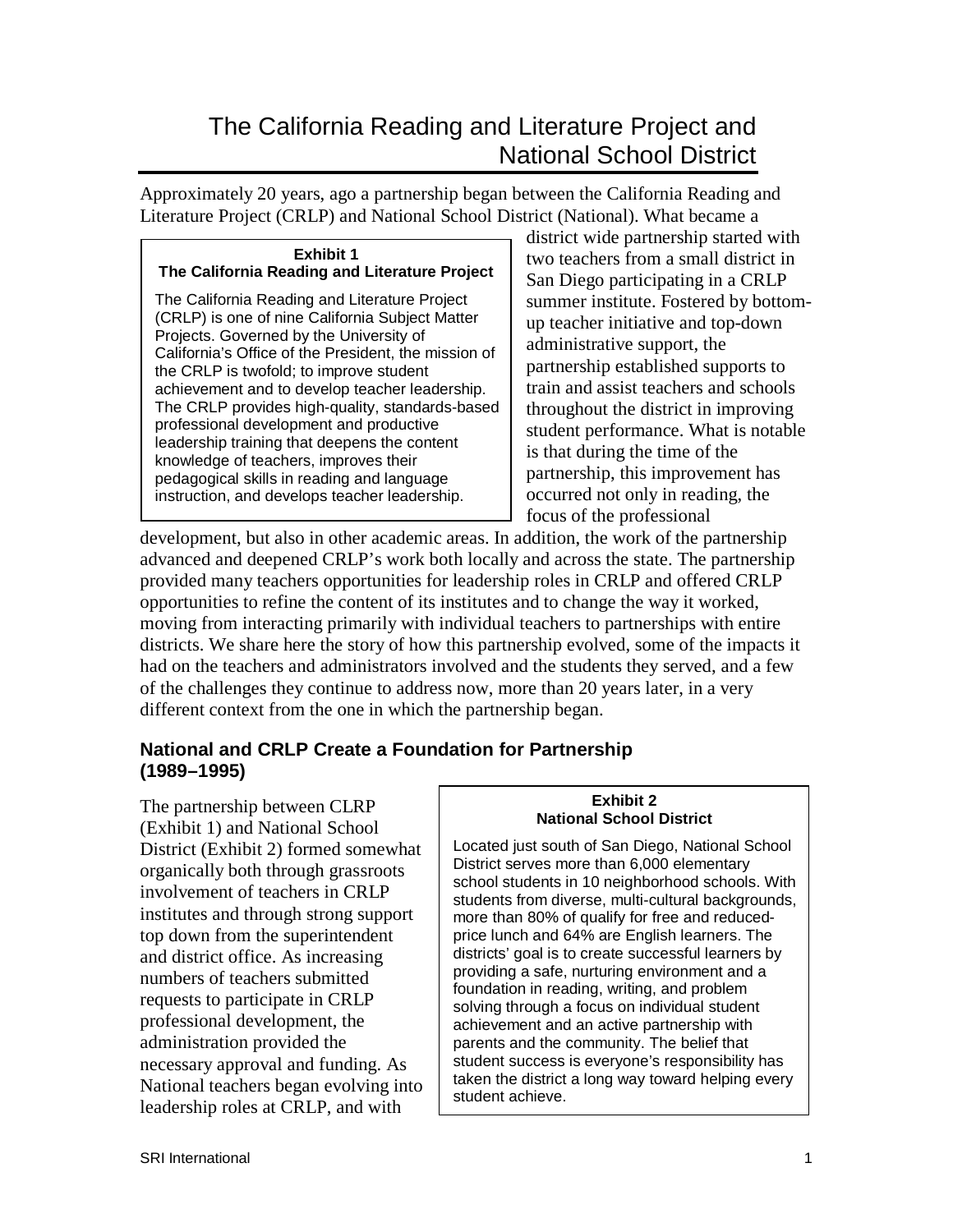strong support from district leadership for this work, a foundation for partnering was established with the goal of creating a capacity-based paradigm in which teachers could build their professional capacity to identify and meet the needs of their diverse student population.

#### **Teacher initiative grows support for crlp programs (bottom up)**

Since San Diego became a CRLP site National teachers have been deeply involved in its programs. Initially, two teachers from National began participating in various CRLP professional development activities and began to take on leadership roles both in National and with the CRLP organization. One of these teachers, Clarissa Rojas, was designated a teacher-on-special assignment by the district and became the half-time regional director

of CRLP at San Diego State. She then began to recruit a number of National teachers to participate in the first RESULTS institute (Exhibit 3). This early version of RESULTS included the three basic components that became the ultimate foundational pillars of not only the RESULTS program, but also a number of other professional development institutes that CRLP provided for the National teachers: assessment aligned with state framework for reading, research-based instructional practices, and structures and protocols for team building and data analysis. Her vision, at the time, was to have these initial teachers bring back their learning and new ways of doing things in order to create, as she described it, 'ripples' throughout the schools to which they returned. In these intensive programs, many National teachers found the professional development they needed to support their students and they in turn championed the programs at their home schools. This growing endorsement eventually led to the participation of a cohort

#### **Exhibit 3 RESULTS**

RESULTS is a research-based, teacherdesigned professional development program based on the idea that having knowledgeable classroom teachers diagnose the reading skills of their students and use the assessment data to inform their instructional strategies are essential to the successful teaching of reading. Over the years RESULTS has evolved to include a theoretical framework of literacy acquisition and literacy instruction, assessments and instructional strategies, data analyses, and training for effective teamwork. In RESULTS Institutes, CRLP teacher-leaders demonstrate how to (1) set goals based on the California Language Arts Content Standards, (2) assess students' reading skills against grade-level standards, (3) work in school-site teams to look at assessment data (4) use the most effective research-based instructional strategies in their daily instruction. Initially RESULTS was conceived as a 4-week (120-hour) summer institute with 2 to 3 years of monthly follow-up. Today training in RESULTS is delivered in a 5-day, 40-hour institute.

of teachers from a couple of schools to participate as a group in a CRLP RESULTS institute.

#### **District-wide priorities for changes to instruction (top down)**

Strong, consistent leadership at National also helped to foster the long-term partnership with the CRLP. When Dr. Cameron took over as superintendent of National in 1991 he worked strategically to make structural and cultural changes to "raise the understanding of literacy among all staff." Dr. Cameron describes "earnestly collecting and analyzing data" to address the challenges National's students were having in reading and literacy. What he described were relatively "eclectic approaches" across the district's schools. In many cases reading specialists (i.e., credentialed teachers assigned to conduct pull-out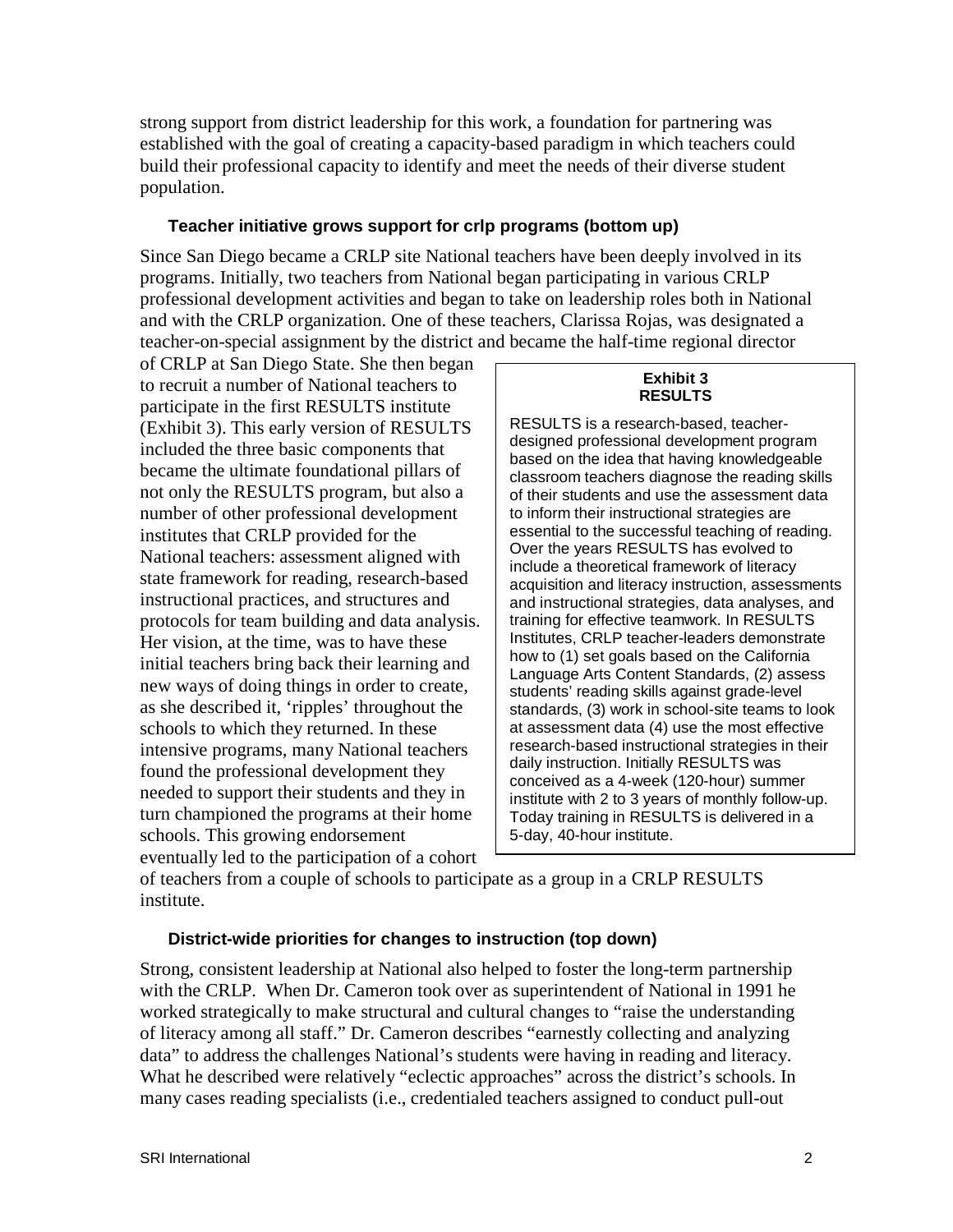reading instruction) assumed the responsibility for those students struggling the most.<sup>[1](#page-4-0)</sup> In a district with a relatively large number of struggling readers he recognized this model simply did not work.

Dr. Cameron believed the district needed strong central leadership focused on a shared vision of improved literacy. He built buy-in for the vision among school principals and reassigned and brought in new principals as needed to ensure a leadership team with a strong commitment to literacy. At National, principals were expected to serve as the instructional leaders in addition to the more managerial roles that define the position for some. Perhaps because he had already been in the district for many years as an educator, Dr. Cameron was able to identify areas for improvement, replace key staff members, and work quickly to implement the changes he wanted to take place.

Before the partnership with CRLP, opportunities for professional development in National, although valued, were at best quasi-systematic in that professional development was centralized (offered at the district office) and revolved around professional development themes aligned with the then-current prevalent educational trends (e.g., cooperative learning, 6-step lesson planning, etc.). It did not, however, include assessments or data analysis aligned with the new frameworks and standards, nor did it specifically address the research-based practices that were being identified by the field. Prior to the partnership, regular meetings between district leadership, the principals, and reading teachers from the National schools occurred. However, the data brought to these meetings were described as "soup to nuts," without common metrics, rubrics, or assessments, which led to challenges in looking across the district.

At about the same time as administrators began looking to make changes in teacher professional development, the teachers involved in RESULTS at one school in the district began to attract attention. Dr. Cameron remembers seeing really different and exciting things happening here including what were really "coordinated approaches to guiding reading focused on teaching a specific comprehension skill and reading strategy." Teachers participating in RESULTS also had a common language and attacked reading with more of a team approach; reading teachers were involved more integrally in what was going on in the classrooms and with all students, rather than pulling a small number of students out of the classroom for specialized work (as is typically done in other reading programs). What Dr. Cameron saw with RESULTS was a way to reach a significantly higher number of students in each classroom through a coordinated comprehensive approach to planning and delivering literacy instruction. Dr. Cameron decided to expand the district's participation in RESULTS because he saw it as a powerful vehicle for achieving his vision in which growing readers (bringing up and supporting struggling readers) is the responsibility of all staff (not simply reading specialists).

 $\overline{a}$ 

<span id="page-4-0"></span><sup>&</sup>lt;sup>1</sup> One program that a number of schools in National were implementing was Reading Recovery. Dr. Cameron acknowledged that Reading Recovery was highly effective for the students it served, who got daily one-on-one instruction from a specially trained certified teacher. However, because it is resource intensive, this model could only reach a small number of students a year (frequently 8 per reading specialist). Due to National's demographics, the district had approximately 200 students who needed extensive additional support.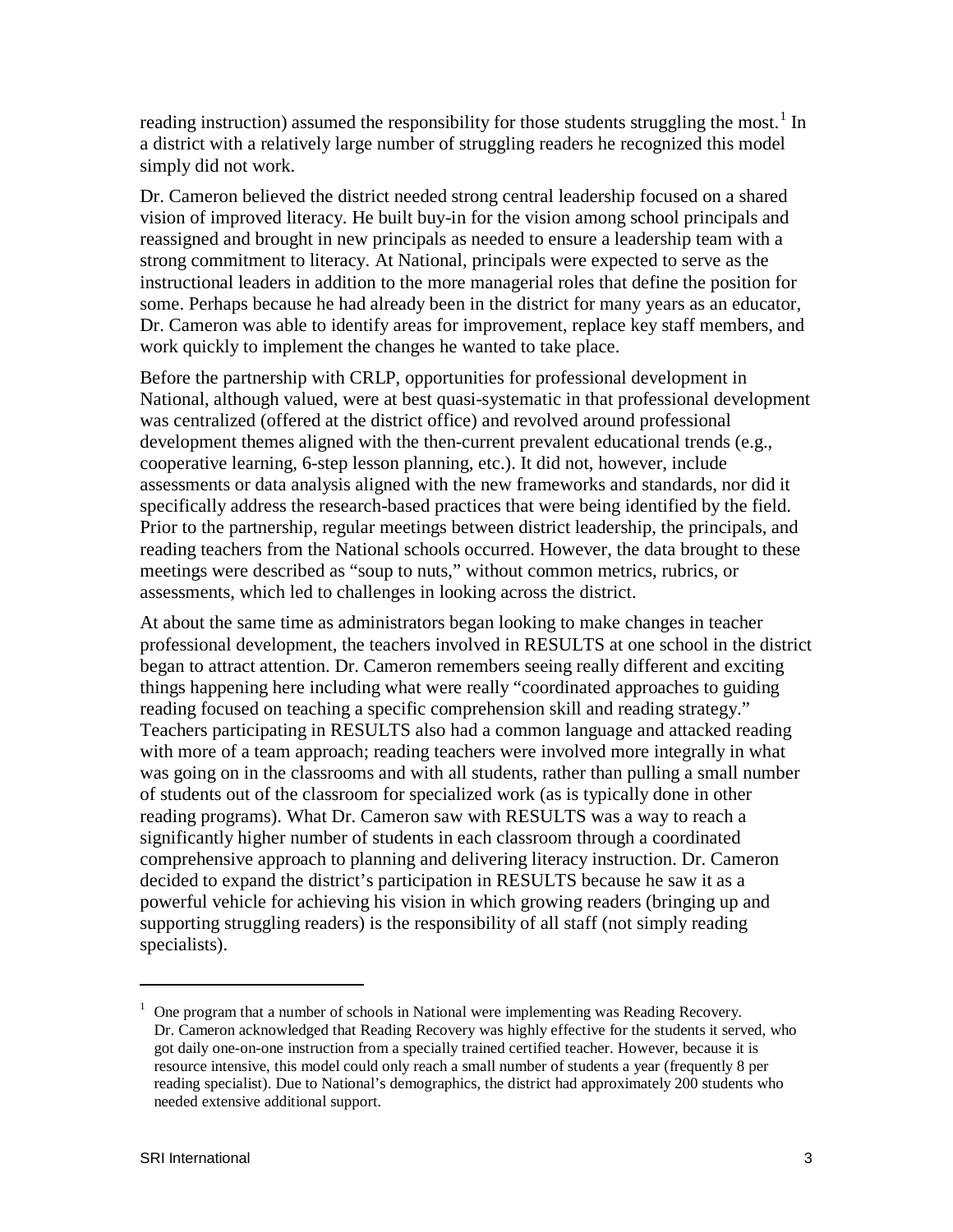## **Continuing the Work–Scaling Up to a District-wide Partnership (1995–2002)**

From approximately 1995−2002, CRLP staff and National teachers—some of whom had a role in both organizations—were using the RESULTS training to help teachers develop the skills to intentionally use assessment data to improve instruction. After making the partnership official in 1997, each of the organizations worked to nurture and expand the RESULTS training as well as the overall approach – collaborating in teams to collect and use individual student data to guide instruction – throughout the district.

At the same time, the introduction of new state standards and frameworks for reading were pushing teachers in a new direction, one they did not necessarily feel prepared for. The California Content Standards and the associated frameworks, introduced in 1997, brought about a significant reconceptualization of what students—particularly K−1 students—should be expected to do in reading. For example, for many teachers at the time, a traditional kindergarten curriculum was more thematic (e.g., "the plants and seeds unit") and there was not an expectation students would be reading at this age. The CRLP provided the theoretical background and techniques and strategies to support the necessary shift in instruction to meet the new expectations of the California Content Standards. The need to help teachers learn to teach to these new standards was also at the forefront of the work of the partnership as it collaborated to establish this new way of doing things throughout the district.

With the on-going work of Ms. Rojas and other CRLP teacher-leaders from National, the CRLP had established itself as a resource for teachers. The CRLP was highly regarded throughout the district by a wide range of stakeholders—bilingual teachers, union leadership, and district administrators—and was responsive to the needs of the individual teachers and district. In addition, there was substantial financial support from the state for teacher professional development. For example, the Governor's Reading Professional Development Institutes began in the summer of 1999 and provided significant funding for schools and districts to participate in training that was consistent with state-adopted content standards. Through this as well as other funding opportunities in the next few years, the CRLP was able to expand its offerings both at National and across the state for participation in the summer invitational institute as well as the ongoing professional development throughout the year.

The increased state focus on professional development, along with the associated funding opportunities, converged with the establishment of the content standards to create a need, a need that the partnership was perhaps uniquely situated to address. Dr. Cameron worked with CRLP to figure out the best way to expand the RESULTS model throughout the district. He did this by: sponsoring teachers to attend the summer institutes, providing district professional development days for those teachers unable (or unwilling) to attend sessions in the summer, requiring all administrators to participate with their staffs, and creating a data collection system that was more efficient and could handle the increasingly complex data that teachers were collecting.

#### **Teacher buy-in**

CRLP and National felt that one of the best ways to spread RESULTS throughout the district was to let the training prove itself. They therefore had as many teachers as would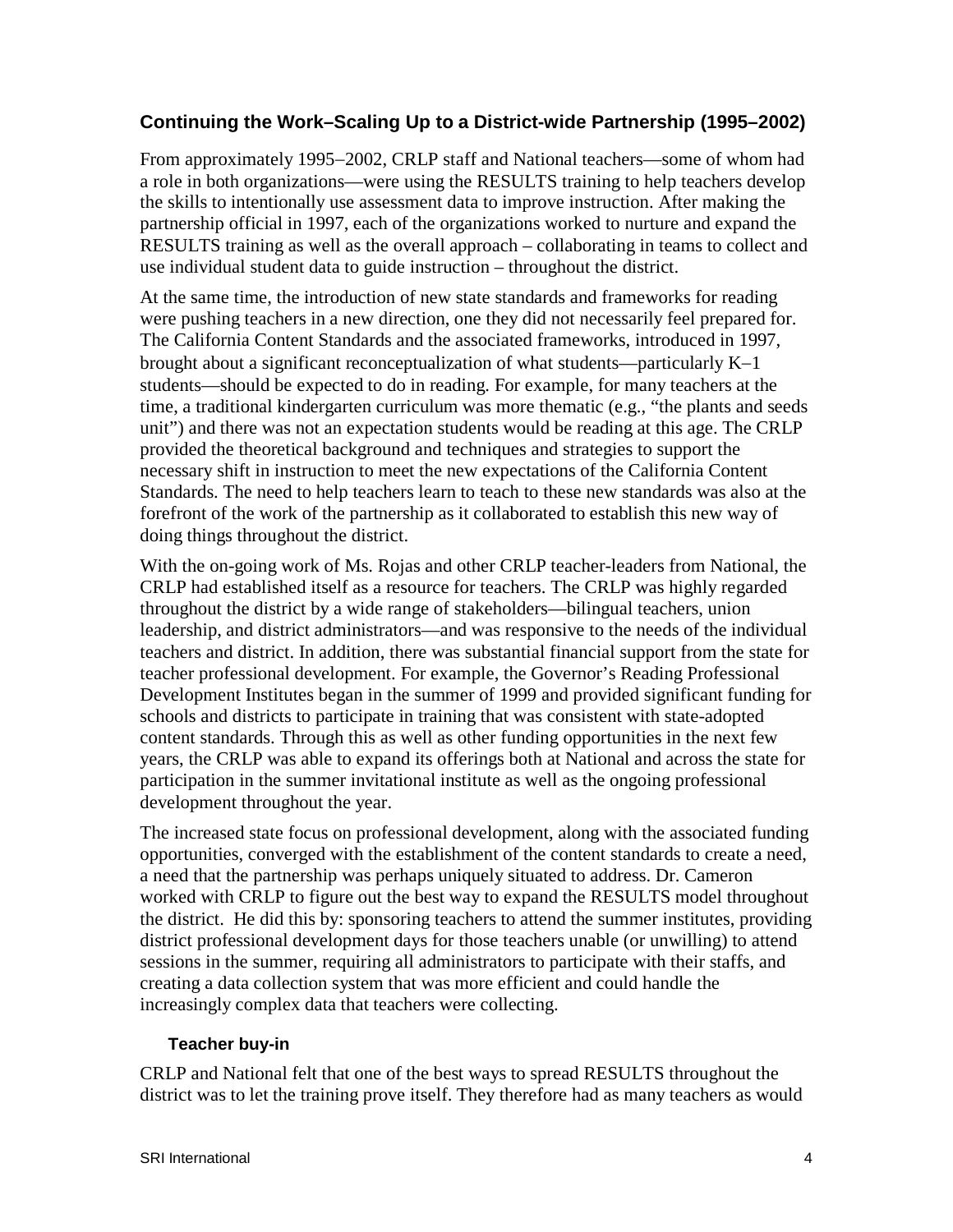participate go through RESULTS. And over a period of approximately 5 years, the district trained nearly 100% of teachers, a proportion high enough to substantially alter the instruction all students received.

CRLP's professional development program provided teachers with tools to collect individual student data, systems to use the data, and a common language to work collaboratively to raise student learning and achievement in National School District. The idea was that the program would prove itself to the participants through the data they were themselves collecting. The strategy worked. Teachers could see that tailoring their instruction on the basis of what they learned from their assessments enabled them to teach more effectively than they had been able to previously. Teachers also described the professional development that they participated in through the CRLP as giving them tools that were immediately useful in the classroom. As one teacher described the CRLP training,

It was very useful in what to do in the classroom with the students. If we went to PD on a Saturday I was able to implement things on Monday. This was in comparison to other PD that gave us a lot, but not necessarily things that were pertinent in the classroom."

#### **Creating data systems**

Another way the partnership sought to expand its efforts throughout the district was through the development of a new data system. The early data collection tools and data collection system used in RESULTS were relatively unsophisticated. Teachers collected their own data and submitted hundreds of discs to the CRLP central office, where the data were manually collapsed into one database. Given the growing complexity of the data that was being collected, the district explored a number of private companies to help it more efficiently systematize the collection and reporting of the data. The data system created was customized to provide the teachers with user-friendly reporting and methods for getting out of the data all they need to support their students. Teachers began to rely on the system and became skilled at accessing their class information. This investment freed teachers from having to create their own systems so that they could focus instead on targeting their instruction and meeting the needs of their students.

#### **Collaboration as a way of changing the conversations about students**

Teachers pointed to the data component of the RESULTS training and the associated data culture of the district as being critical in changing the way they met and talked about students. Team meetings at every level evolved to look at the data to group students and plan for instruction based on the assessment data. The RESULTS model, in conjunction with the new data system, provided a common language. Now everyone could talk about the kids with the same language and use the same data. As a result, a culture of looking at data to plan student instruction began permeating the district. Grade levels that were able to take off with this process did so, and those who needed continued support in working with the data received it. Most people saw the value in the team meetings and being able to share instructional practices. As teachers described it, the team collaboration that was part of the RESULTS model provided a structure that could be used and built-upon and helped make meetings purposeful and goal driven. As collaborating to use data to help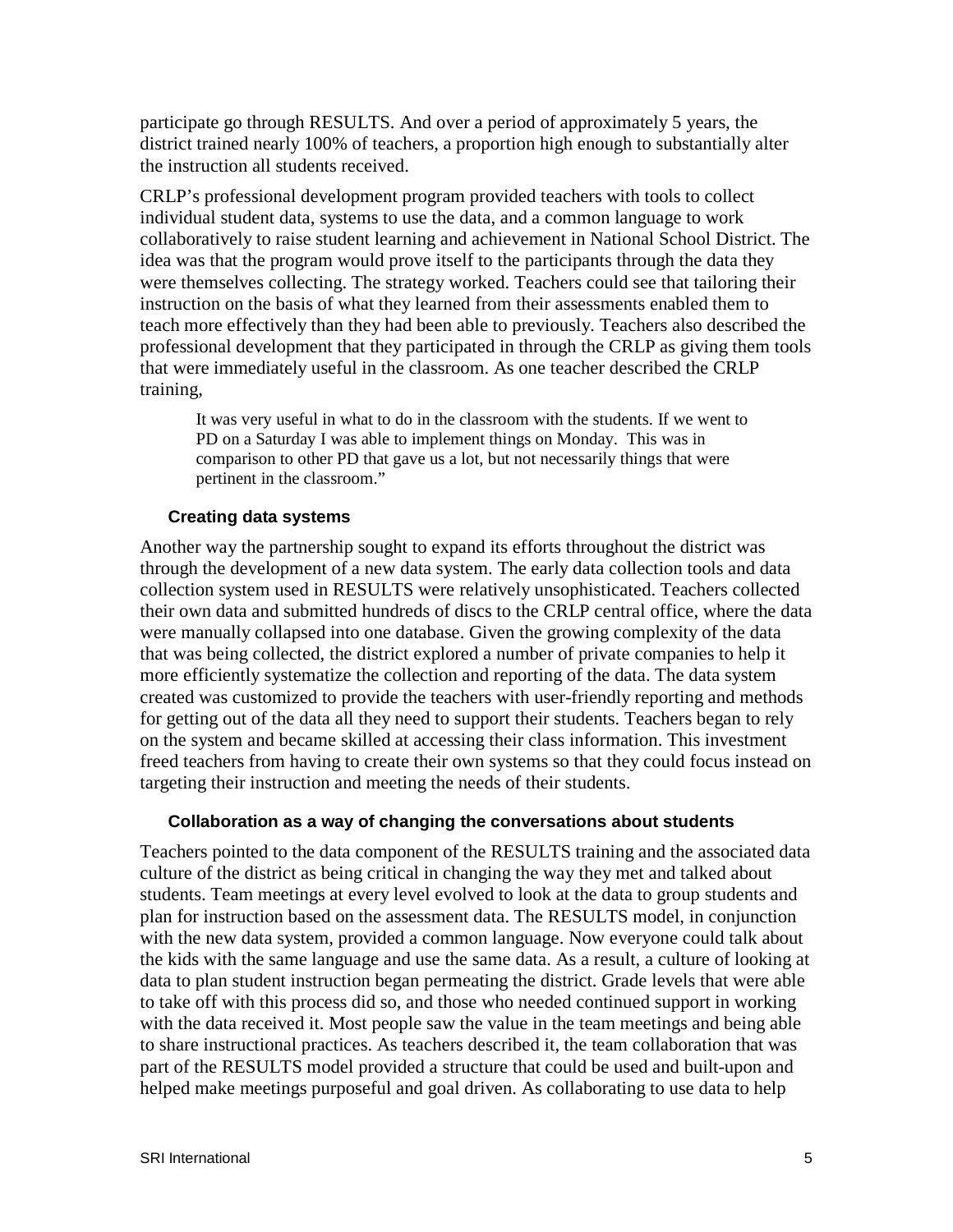teachers better support individual students became a way of life at National, the conversations shifted from a deficit-based paradigm of instruction – looking at what students cannot do – to a capacity-based paradigm of instruction – identifying areas where increased support would help improve student performance.

#### **Staying the Course—Maintaining a Focus on the Principles of the Partnership (2002–2005)**

What had started with a few teachers had become a way of life in the district. However, beginning around 2000, the state of California began to intensify its focus on getting teachers to use approved instructional materials. Although CRLP and National supported the adoption and use of the materials, both members of the partnership felt that the accompanying professional development needed to be broader in scope and support than what was being proposed and funded. For example, rather than learning about assessment and instruction only in their grade level, CRLP believed teachers needed to know about the wide range of reading skills, assessments, and practices across the board, recognizing that many students came into the classrooms with a wide range of skills and abilities. Another important difference in the emerging instructional materials was the requirement that teachers faithfully follow the grouping recommendations of the reading materials. CRLP felt that the teachers needed to guide their grouping decisions by analysis of assessment data to identify student need.

In 2002, Dr. Cameron chose to forgo the attached professional development funding associated with the new curriculum and instead had his district stay the course with the CRLP program of professional development. He acknowledged that the district could have used the additional funding, but made a strategic and thoughtful decision that the partnerships main concern was providing access to material for all learners. According to Dr. Cameron, the partnerships' concern with the professional development associated with some of the new curriculum was that teachers and the district would lose sight of their objective of assessing and meeting individual student needs in changing to a focus on pacing and a more "one size fits all" model of delivery.

Although RESULTS was the cornerstone of the partnership between National and the CRLP, it was not the only professional development provided by the partnership. After all teachers had participated in RESULTS, the district then began a new cycle of professional development built on the CRLP program model. One of the major concerns for both CRLP and National was the ability of teachers to meet the universal access needs of English learners. To address this, CRLP developed a supplementary professional development program called A Focused Approach to Frontloading Language (FAFL) for each of the two reading adoptions required by the state. This program included the essential components of RESULTS, but it concentrated on the language instruction necessary for students to successfully participate in the reading comprehension lessons of the materials. A third round of professional development was created for English Language Development instruction. National again had all of its teachers participate in a CRLP institute called A Focused Approach to Systematic ELD. In each of these efforts, CRLP worked with National to identify the district's need and created professional development that embedded the core components of the RESULTS model, thus continuing, despite outside pressure, to foster the original work of the partnership.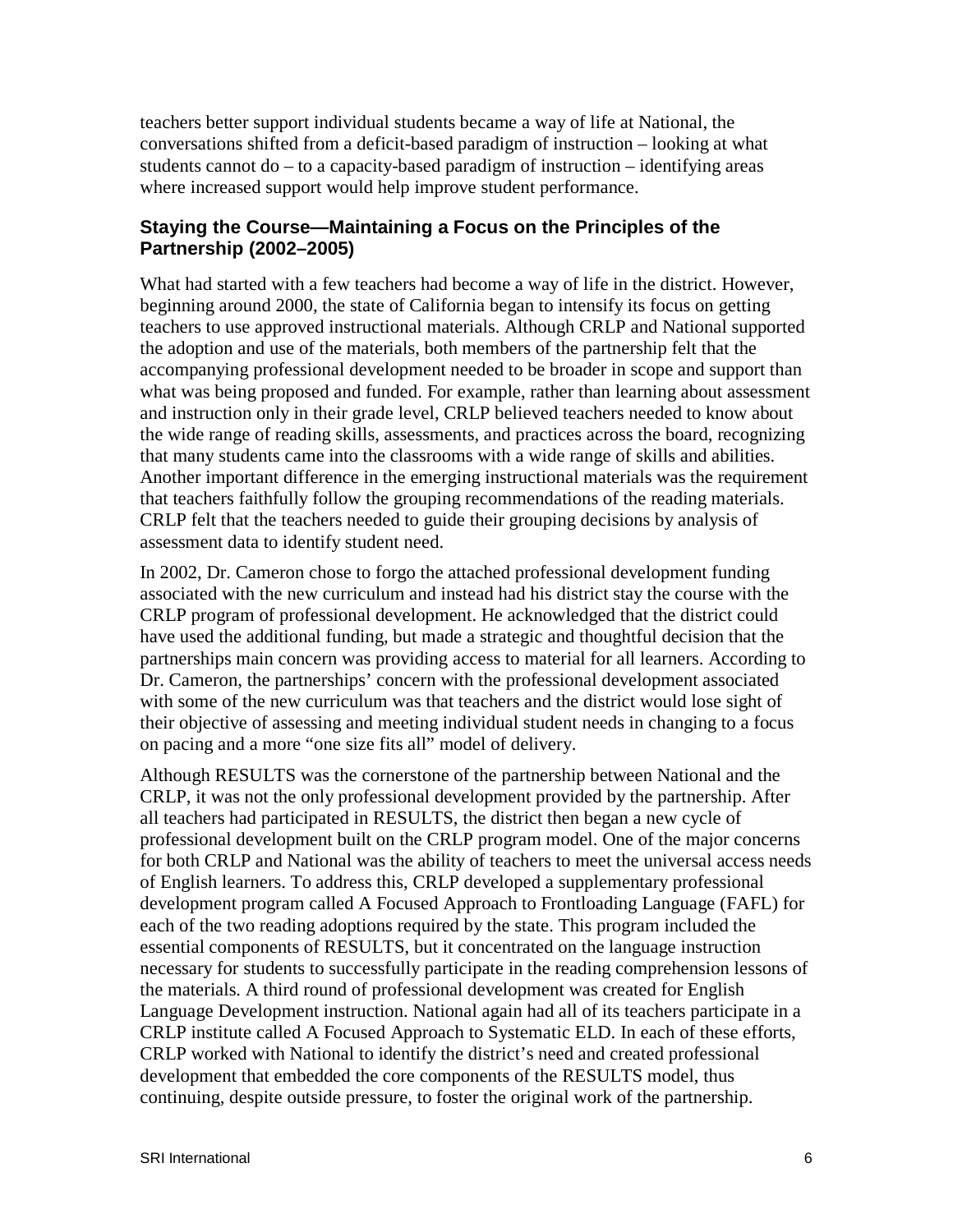### **Partnership Outcomes and Next Steps (2005–present)**

Seven years into the partnership, the teachers and staff at National reported that their decision to stay with the CRLP model of professional development had enabled them to make tremendous progress toward meeting key goals. The partnership had provided a series of professional development institutes over the years, each of which embedded the original components of RESULTS – assessments aligned with standards, research-based instructional practices, and team building and data analysis. The institutionalization of the use of data to inform instruction and the development of a culture of teamwork and collaboration had created a culture of high-expectations and shared accountability, increased teacher content knowledge and instructional strategies, and improved leadership development among teachers, all of which led to the broader goal of increasing student achievement.

#### **Culture of high-expectations and shared accountability**

Both National and CRLP staff members credit the professional development of the partnership as being critical in helping to develop a culture of high expectations and shared accountability throughout the district. The RESULTS model "forces teachers to look at their teaching and outcomes – and doesn't allow deficit explanations," explained a CRLP co-director. She continued, "in general there is an attitude that we expect everyone to learn and this is seen at National more than in surrounding districts." With the RESULTS model, teachers saw benchmarks go up as they taught what their students needed and they learned to keep setting higher and higher standards. Dr. Cameron was also instrumental in setting this tone in the district and continually engaging everyone in the district in this effort, which led to higher expectations and a greater capacity based view of all students, particularly English learners.

It is also the case that the RESULTS model also became the backbone for district-wide accountability through the use of common assessments. These were, and continue to be, administered at the beginning, middle, and end of the year. The data then provide the focus for grade-level meetings, as well as meetings at the school and district level. According to one teacher, "We bring our data, bring printouts, look at what's working and not and share what you'll do with your class to address." A shared sense of responsibility also developed at all levels. As another teacher explained, "We don't talk about kids as 'my kids or your kids or x's kids' we talk about the third graders and it is as a third grade team that we identify 50-60 students that we need to work with." Teachers used their results to improve instruction in their own classrooms while the district looked at results to identify areas in need of support or additional professional development at the district level. This greater sense of shared accountability and responsibility among administrators and teachers was a key outcome of the partnership efforts over the years.

#### **Increased teacher content knowledge and instructional strategies**

The RESULTS program led to changes in teacher practice in three areas: providing assessment to identify areas of student need and strategies for addressing them, using data effectively to drive instruction, and devising techniques and structures for working collaboratively to improve student learning. Before RESULTS, a number of teachers remembered simply not having much insight into where students were, much less how to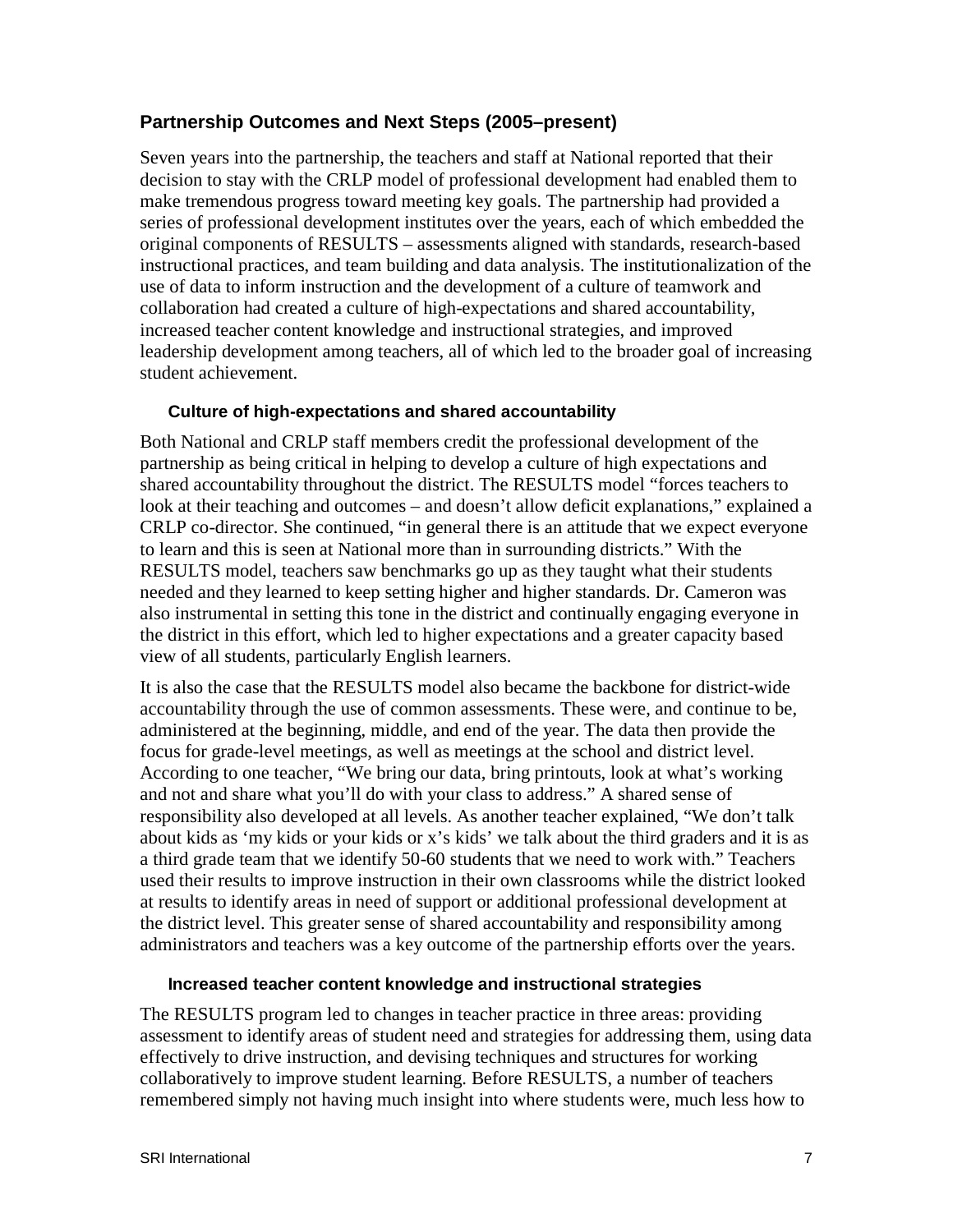move them forward. The assessments provided the diagnostic piece that enabled teachers to group students and then target instruction to bring up their skill levels. They no longer just grouped students into high, medium, and low skills, but figured out the specific areas where students needed help, and provided that help in a targeted way. As one teacher explained her own transition in response to their work with the CRLP, "I became more specific and intentional in my teaching. My lessons were more direct instruction based and I was able to be more systematic in my learning. RESULTS kind of helps you figure out where to start since it can be so overwhelming to teach a kid to learn!" And teachers believed in RESULTS because through the data they could see for themselves that their students were progressing far beyond their previous expectations. Teachers reported a sense of empowerment and greater self-efficacy because they knew what they could and needed to do for all of their students to become readers.

#### **Leadership development among teachers**

Another part of the CRLP model is to develop leaders to carry out the work. The knowledge and experience with RESULTS ran deep at National schools. One teacher recalled that a number of the teachers in her school were CLRP trainers and that many others had been through multiple trainings. As a result, if teachers had questions they knew someone they could go to for answers. The increase in teacher knowledge in terms of both content and diagnosing student needs was a result not just of having professional development providers come in for training, but also having so many teachers deeply involved in CRLP.

Many of the National teachers involved in the partnership took on leadership roles both within and outside the district. Many teachers became reading specialists, coaches, and CRLP presenters. The teachers at National were no longer working to improve reading just at their school or in their district, but also outside their district in the larger education community. The co-director of the CRLP recalled that most National teachers wanted to continue learning and this was the perfect catalyst for that work. In addition, because of their experience with RESULTS, National teachers became instrumental in the invitational summer institutes across the state. According to CRLP staff members, part of the strength of the partnership, besides providing RESULTS and other training, was having an infrastructure in place with opportunities for teachers to be involved in professional work outside of their school and district.

#### **Increased student achievement**

According to both National and CRLP staff, high expectations, increased teacher knowledge, and opportunities for teacher leadership were each a product of the decadelong participation in and engagement with the RESULTS model. They were also a catalyst for consistent growth in student achievement. Although student performance did not improve in radical leaps, the steady, gradual, incremental progress indicated that sustained effort can lead a district toward increasing student achievement. A number of sources of data indicate that student achievement improved over the past 10 years. We cannot definitively link this to the district's participation in the CRLP trainings, but the degree to which the CRLP program was embedded in the district does suggest at least a strong association between the partnership work and the outcomes for students. As can be seen in the Exhibit 4, the data show a fairly steady increase in the Academic Performance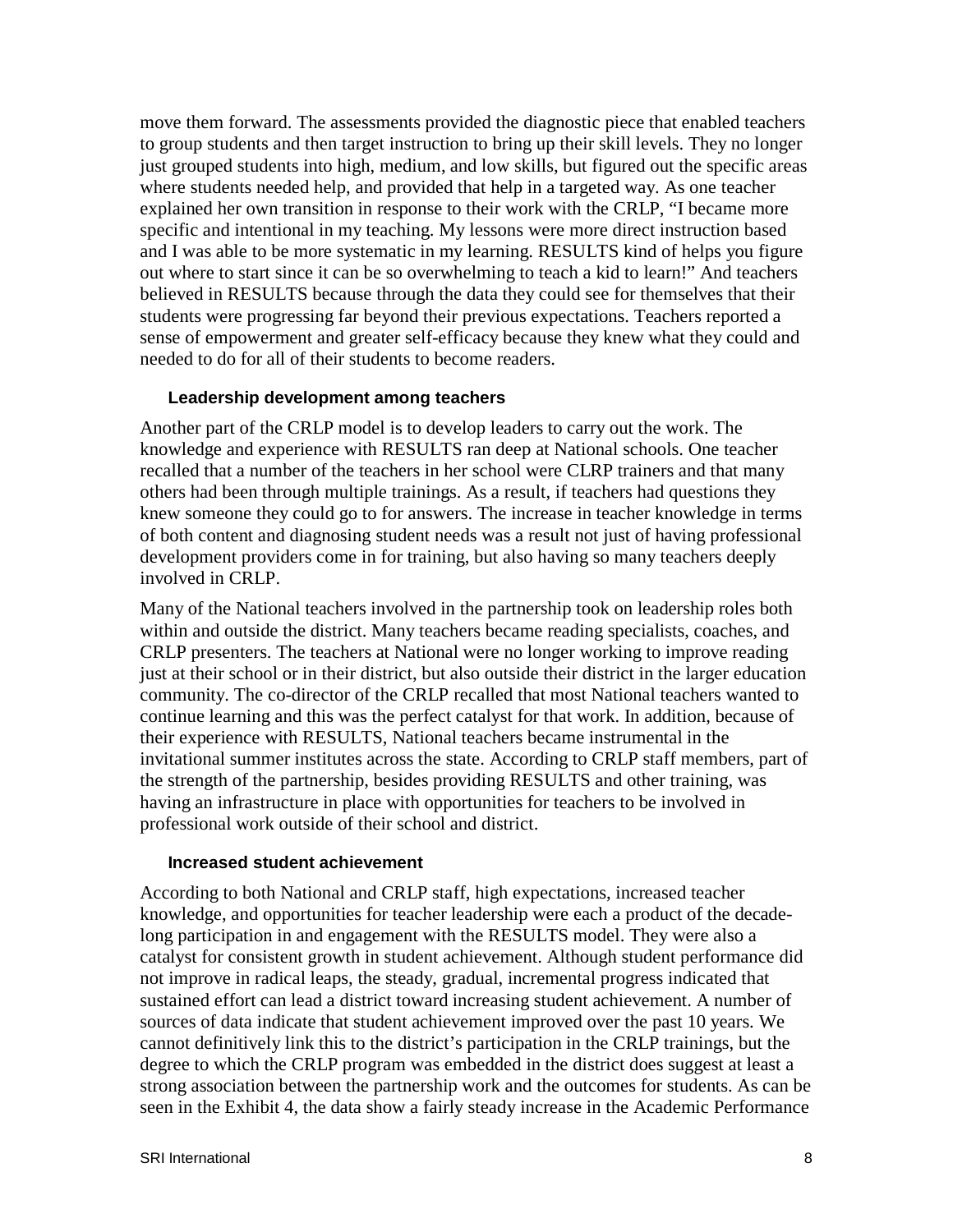Index (API) for the district as a whole, with growth of 115 points in the past 5 years, as well as for individual schools in the district. This is matched by growth in the average API rankings, with an increase from 3.2 to 5.0 in the past 10 years.



**Exhibit 4 API Ranking by School and by District (1999**−**2008)**

An additional set of data that provides evidence of increased student achievement at National is California Standards Test (CST) scores. As Exhibit 5 shows, the percentage of students scoring proficient and above on the CST increased by 19.5 points for English language arts and by 20.9 points for mathematics over the period 2001 to 2007.

| i crocinage or otaachto oooring i ronolent and Above on oamorna otanaarao reol |      |      |      |      |      |      |      |         |
|--------------------------------------------------------------------------------|------|------|------|------|------|------|------|---------|
| <b>Subject</b>                                                                 | 2001 | 2002 | 2003 | 2004 | 2005 | 2006 | 2007 | Change  |
| English-Language<br>Arts Grades 2-6                                            | 17.6 | 19.4 | 26.2 | 27.1 | 31.7 | 34.7 | 37.2 | $+19.5$ |
| <b>Mathematics</b><br>Grades 2-6                                               |      | 29.6 | 39.0 | 40.7 | 47.3 | 47.5 | 50.5 | $+20.9$ |

**Exhibit 5 Percentage of Students Scoring Proficient and Above on California Standards Test**

These scores and the growth over time are both laudable, but what sets National apart from many other districts is the demographic characteristics (e.g., poverty, English learner status) of the students who are learning. CRLP and National staff are proud that at the end of the 2006−07 school year they received a significant amount of press because national was the only district of its demographic characteristics that made every Annual Yearly Progress (AYP) goal, for every school, it every subject. The 2008 Similar Schools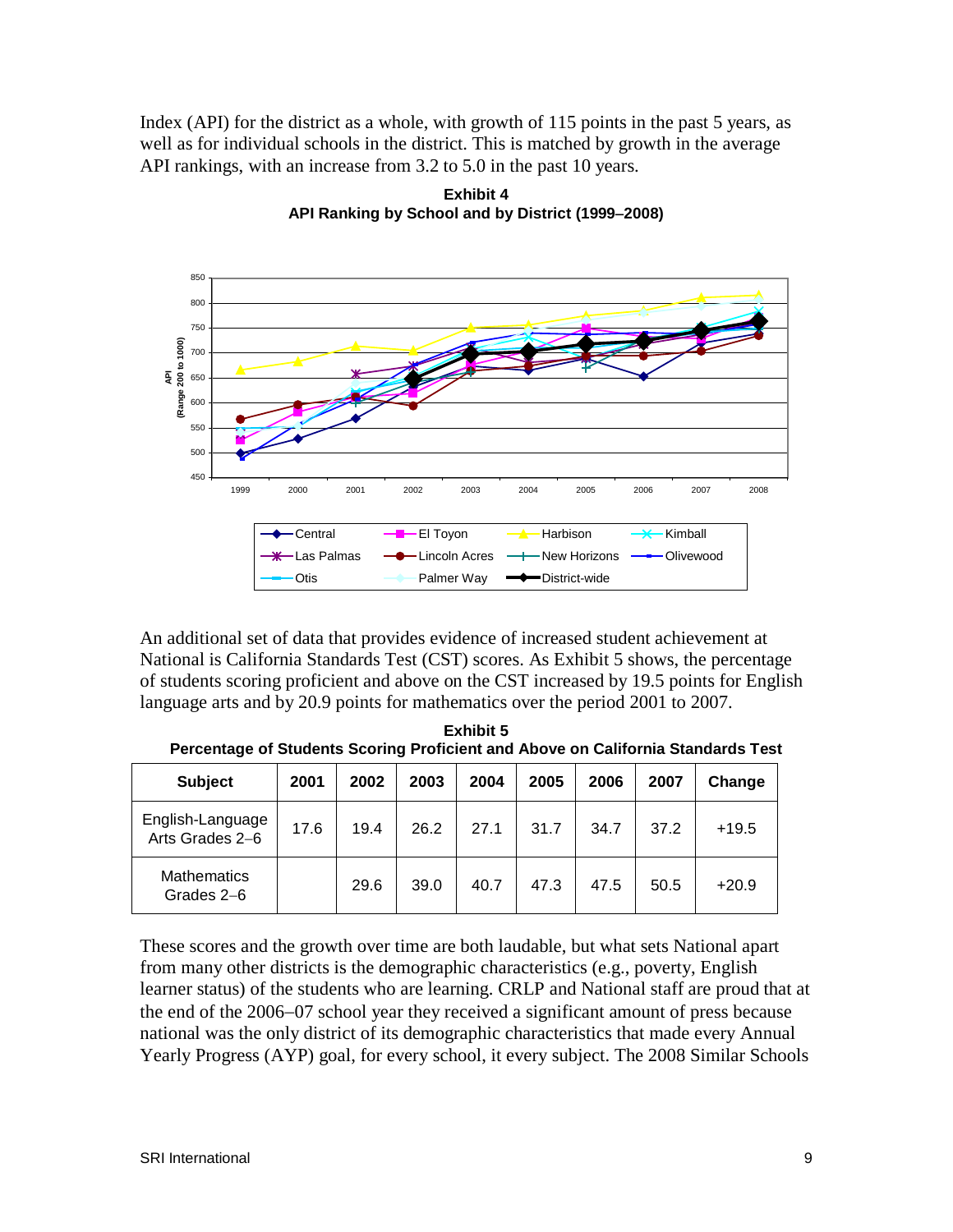Rankings for API tell a similar story.<sup>[2](#page-11-0)</sup> Four of the 11 schools achieved the highest possible ranking of 10; three received a 9, three received an 8, and the final school received a 7. This shows that all schools in National outperform other schools in the state which serve a similar student population.

#### **Next Steps and Future Challenges**

Throughout the district and CRLP there is an overwhelming belief that the reason they have been able to show so much success in improving student achievement is because of the work done through the partnership with CRLP. Teachers and administrators alike attribute their success in helping students achieve to the culture of working together to use data to inform instructional practices. According to Dr. Cameron,

We are convinced of the value of our participation in the California Reading and Literature project's professional development institutes to such a degree that we consider it the single greatest variable contributing to our students' success in reading proficiency. Not only has it deepened our teachers' content knowledge of reading, but [it has also] enriched the dialogue among our teachers regarding standards-aligned assessment, instruction, and curriculum.<sup>[3](#page-11-1)</sup>

However, despite the testimony of both National and CRLP staff, events over the past couple of years have raised a number of challenges to the partnership's ability to continue the work. One of the greatest of these challenges is the competing demands for limited time and resources within the district. Although the pressures of a lack of financial resources is certainly not unique to National, indeed districts across California are struggling to find financial and personnel resources, the partnership has felt the pressures keenly. The resources needed to maintain, evolve, and extend the partnership to strengthen such aspects as coaching and leadership development have shrunk dramatically over the past few years. There are fewer stipends for teachers and a greater emphasis on fee for service from the districts. In addition, the time available for extended professional development efforts has declined dramatically. Teachers are no longer willing or able to do month-long, or even week-long courses. Many teachers work during the summer or have other demands on their time.

By 2005, nearly all the teachers and administrators in National had participated in CRLP training at some level – either just as a participant or also as a presenter. However, one growing concern is that many of the teachers originally involved in the partnership have retired or are approaching retirement. Since National has not been doing the RESULTS training over the past couple of years, fewer teachers have the kind of knowledge and experience with RESULTS to make it work, and many teachers do not see the need for additional training as they believe using data is just part of what they do. However, as fewer teachers are trained in RESULTS, the strength of the partnership work could be

 $\overline{a}$ 

<span id="page-11-0"></span><sup>&</sup>lt;sup>2</sup> The similar schools rank compares performance at a given school to the 100 schools in the state with the most similar student population. A similar schools rank of 10 means that a school is in the top decile in the state of schools serving similar students; a rank of 9 means that it performed better than 81-90% of similar schools; a rank of 8 indicates better performance than 71-80% of schools, etc.

<span id="page-11-1"></span><sup>3</sup> Orem, C., Forbes, C., & Rojas, C. (2007). *Addressing the achievement gap.* Presentation at the California Title 1 Conference.